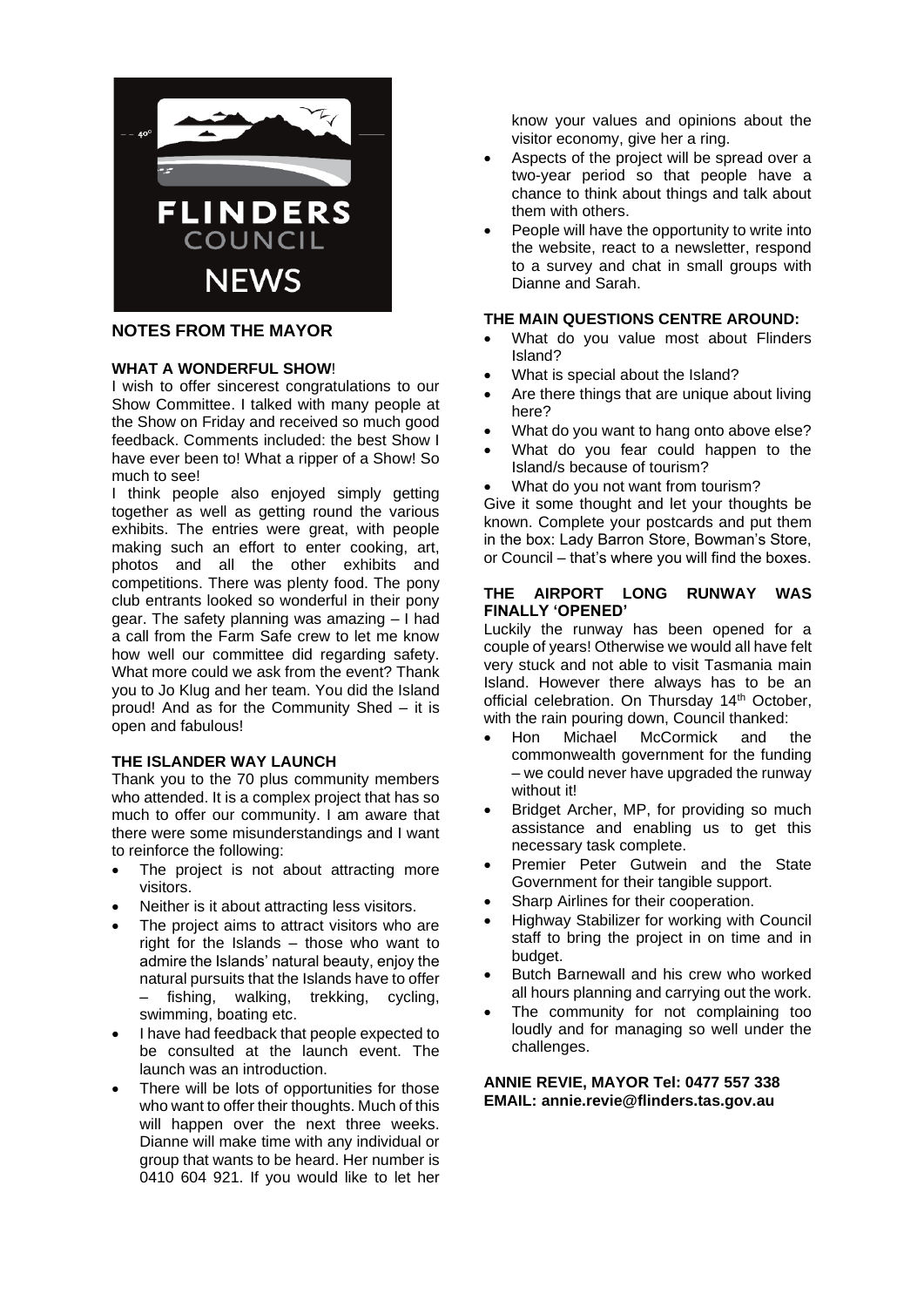#### **Policy to be Suspended**

Council's Policy Manual is an important document of Council as it provides direction to Staff, Management and Councillors. Many of the policies are required by, or relate to, legislation and in most instances help manage Council's exposure to risk.

Council resolved at the 21 September 2021 Ordinary Council Meeting to suspend the **Volunteer of the Year Policy** and endorse the **Enforcement Policy**.

These policies will lie on the table for public comment 5 November 2021. They are available to download from the Council Website [www.flinders.tas.gov.au/policies](http://www.flinders.tas.gov.au/policies) and hardcopies are available from the Council Office.

Should you wish to make comment on the policy, please do so by addressing relative correspondence to:

Warren Groves (1982)

## **Whitemark Tip – Opening Hours**

- **Monday 1.30pm - 4.30pm**
- **Tuesday 7am -10am**
- **Wednesday 8.30am - 11.30am**
- **Thursday 7am -10am**
- **Friday 1.30pm - 4.30pm**
- **Saturday CLOSED**
- **Sunday 1.30pm - 4.30pm**

## **CLOSED PUBLIC HOLIDAYS** ---------------------------------------------------------



#### **Ordinary Council Meeting**

Notice is hereby given that the **16 November 2021** Ordinary Meeting of Flinders Council will be held at the **FAEC**, **Rose Garden**, **commencing at 2pm.**

Public Question Time will be held 2.00 – 2.30pm. Members of the public are invited to attend.

The agenda will be available for perusal from Thursday 11 November 2021 on the Council Website [www.flinders.tas.gov.au](http://www.flinders.tas.gov.au/) and at the Council Office.

Warren Groves **General Manager**

## **RECYCLING AT FLINDERS COUNCIL**

#### **Mobile Muster**

Dig out and recycle your old mobile phones. It's good for your home and the environment! You can drop your old phones into the Council front office.

## **Used Printer Ink Cartridges**

Council has resumed collecting printer ink cartridges for Planet Ark. Please drop off any used cartridges to the Council front office. Do your bit to reduce landfill!